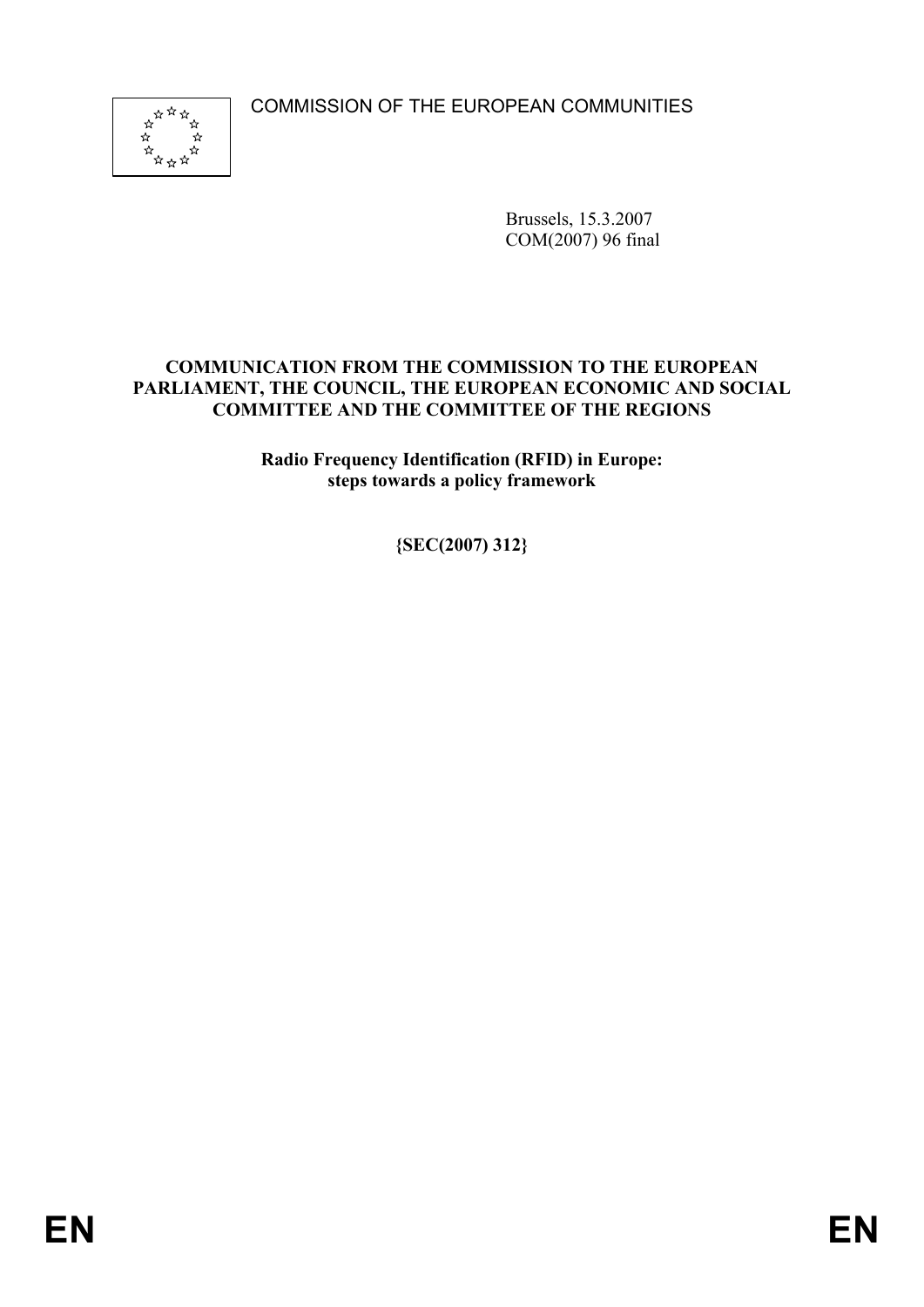#### **COMMUNICATION FROM THE COMMISSION TO THE EUROPEAN PARLIAMENT, THE COUNCIL, THE EUROPEAN ECONOMIC AND SOCIAL COMMITTEE AND THE COMMITTEE OF THE REGIONS**

#### **Radio Frequency Identification (RFID) in Europe: steps towards a policy framework**

# **Table of contents**

| 1.   |  |
|------|--|
| 2.   |  |
| 2.1. |  |
| 2.2. |  |
| 3.   |  |
| 3.1. |  |
| 3.2. |  |
| 3.3. |  |
| 3.4. |  |
| 3.5. |  |
| 3.6. |  |
| 4.   |  |
| 4.1. |  |
| 4.2. |  |
| 4.3. |  |
| 4.4. |  |
| 4.5. |  |
| 5.   |  |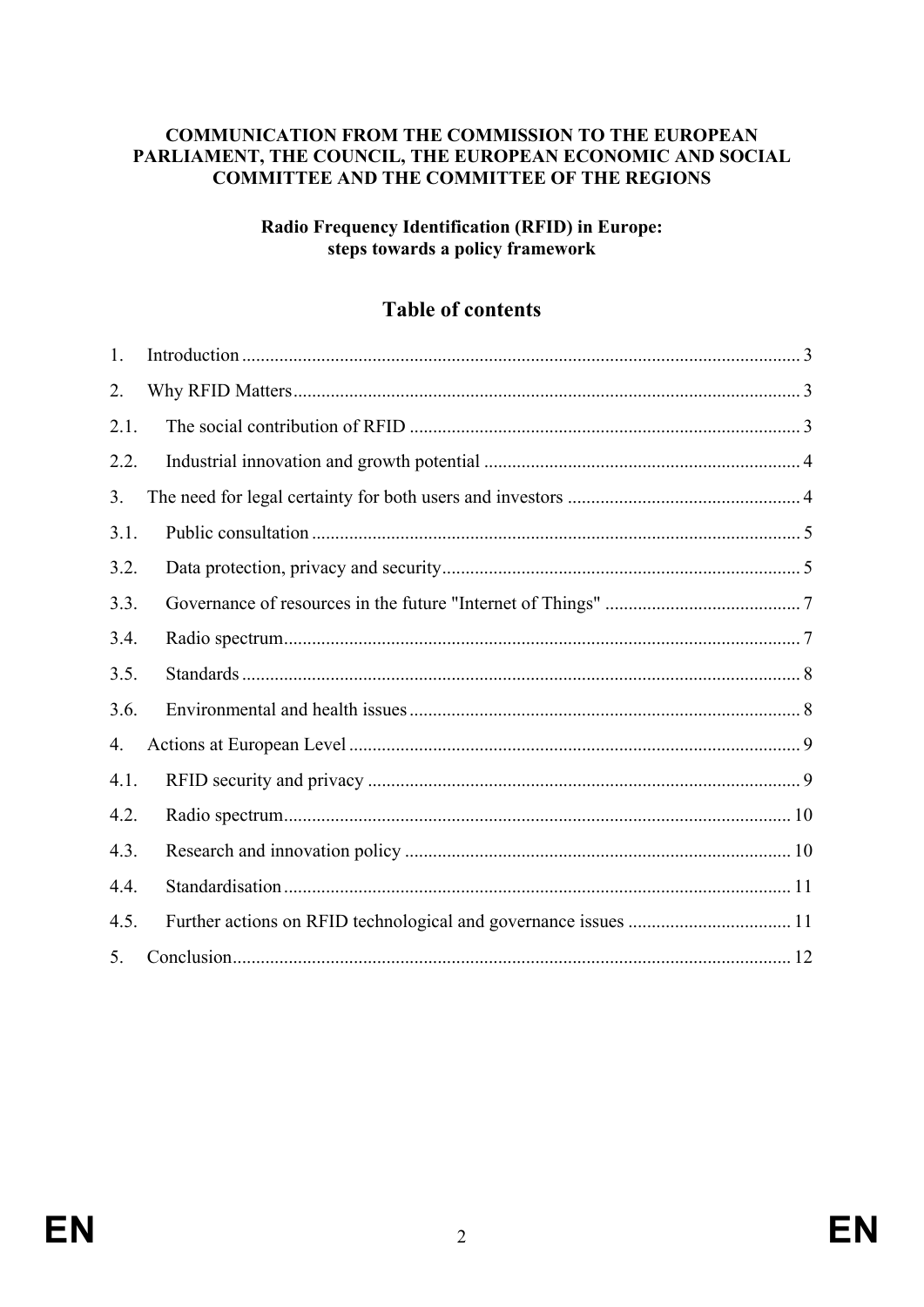### **1. INTRODUCTION**

Radio frequency identification (RFID) is a technology that allows automatic identification and data capture by using radio frequencies. The salient features of this technology are that they permit the attachment of a unique identifier and other information – using a micro-chip – to any object, animal or even a person, and to read this information through a wireless device. RFIDs are not just "electronic tags" or "electronic barcodes". When linked to databases and communications networks, such as the Internet, this technology provides a very powerful way of delivering new services and applications, in potentially any environment.

RFIDs are indeed seen as the gateway to a new phase of development of the Information Society, often referred to as the "internet of things" in which the internet does not only link computers and communications terminals, but potentially any of our daily surrounding objects – be they clothes, consumer goods, etc. It is this prospect that provoked the European Council of December 2006 to ask the European Commission to review the challenges of the next generation of Internet and networks at the 2008 Spring Council<sup>1</sup>.

RFID is of policy concern because of its potential to become a new motor of growth and jobs, and thus a powerful contributor to the Lisbon Strategy, if the barriers to innovation can be overcome. The production price of RFID tags is now approaching a level that permits wide commercial and public sector deployment. With wider use, it becomes essential that the implementation of RFID takes place under a legal framework that affords citizens effective safeguards for fundamental values, health, data protection and privacy.

It is for these reasons that the Commission carried out a public consultation on RFID in 2006, which highlighted the expectations of the technology based on the results of early adopters but also the concerns of citizens about RFID applications that involve identification and/or tracking of persons.

The present Communication is based on the results of this consultation and proposes followup steps to overcome barriers to wide take-up to benefit society and the economy while incorporating appropriate privacy, health and environmental safeguards.

## **2. WHY RFID MATTERS**

## **2.1. The social contribution of RFID**

RFID has the potential to benefit Europeans in many ways: safety (e.g., food traceability, healthcare, anti-counterfeiting of drugs); convenience (e.g., shorter queues in supermarkets, more accurate and reliable handling of luggage at airports, automated payment); and accessibility (e.g., patients suffering from dementia and Alzheimer's disease). It is already used in different sectors with an impact on the lives of Europeans. In transport, RFID is expected to contribute to improved efficiency and security, and provide new quality services

1

1

Point 30 of Presidency's Conclusions of the European Council, 14-15 December 2006.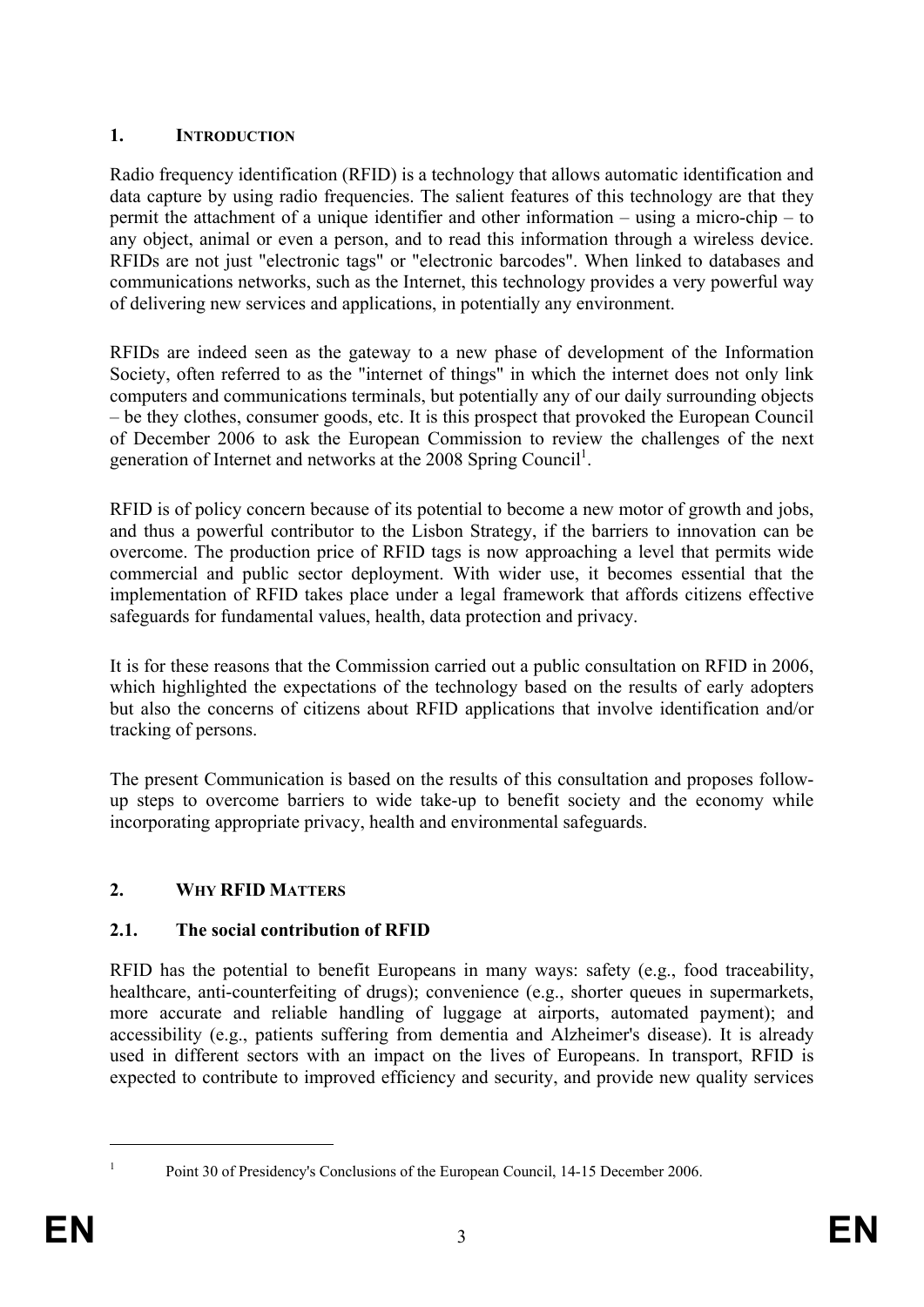for mobility of people and goods<sup>2</sup>. In healthcare, RFID has the potential to increase the quality of care and patient safety, and to improve medication compliance and logistics. In retail, RFID could help to reduce supply shortages, inventory levels, and theft. In many industries, including pharmaceuticals, medical devices, entertainment, consumer electronics, luxury goods, car parts, or retail, where counterfeiting is a significant source of products of unacceptable quality, the use of RFID may allow products to be recalled more efficiently and to prevent illicit goods from entering the supply chain or spot where these actually entered it. RFID tagging is expected to improve sorting and recycling of product parts and materials. This may result in a better protection of the environment and an improvement in sustainable development.

#### **2.2. Industrial innovation and growth potential**

Further development and widespread RFID deployment could further strengthen the role of information and communication technologies (ICT) in driving innovation and promoting economic growth.

Already today, Europe is a leading region in RFID-related research and development, not least thanks to the support of the European research programmes. Main research areas concern innovative applications, smart sensors and RFID-enabled actuators, as well as intelligent networks. Substantial effort is also spent on nanoelectronics, which supplies the intelligence, memory, sensing, and Radio Frequency capability to RFID tags.

On the industrial side, several large European enterprises, including technology companies and service providers, are at the forefront of bringing RFID solutions to the market and many small- and medium-sized enterprises (SMEs) have successfully introduced this technology. However, although the market for RFID systems in the EU is growing at about 45 % a year, it lags behind the almost 60 % growth in the global market<sup>3</sup>. Such a "growth gap" will hold back the contribution of the Information Society to growth and jobs.

#### **3. THE NEED FOR LEGAL CERTAINTY FOR BOTH USERS AND INVESTORS**

RFID is technologically and commercially ready, but several factors are holding back its takeup. Not least, a clear and predictable legal and policy framework is needed to make this new technology acceptable to users. This framework should address: ethical implications, the need to protect privacy and security; governance of the RFID identity databases; availability of radio spectrum; the establishment of harmonised international standards; and concerns over the health and environmental implications. As RFID technology is inherently transborder, this framework should ensure consistency within the Internal Market.

<sup>2</sup> COM(2006) 314 final "Keep Europe moving – Sustainable mobility for our continent" (http://ec.europa.eu/transport/transport\_policy\_review/doc/com\_2006\_0314\_transport\_policy\_review\_e n.pdf).

<sup>3</sup> Source: "RFID chips: Future technology on everyone's lips", Deutsche Bank Research, February 20, 2006.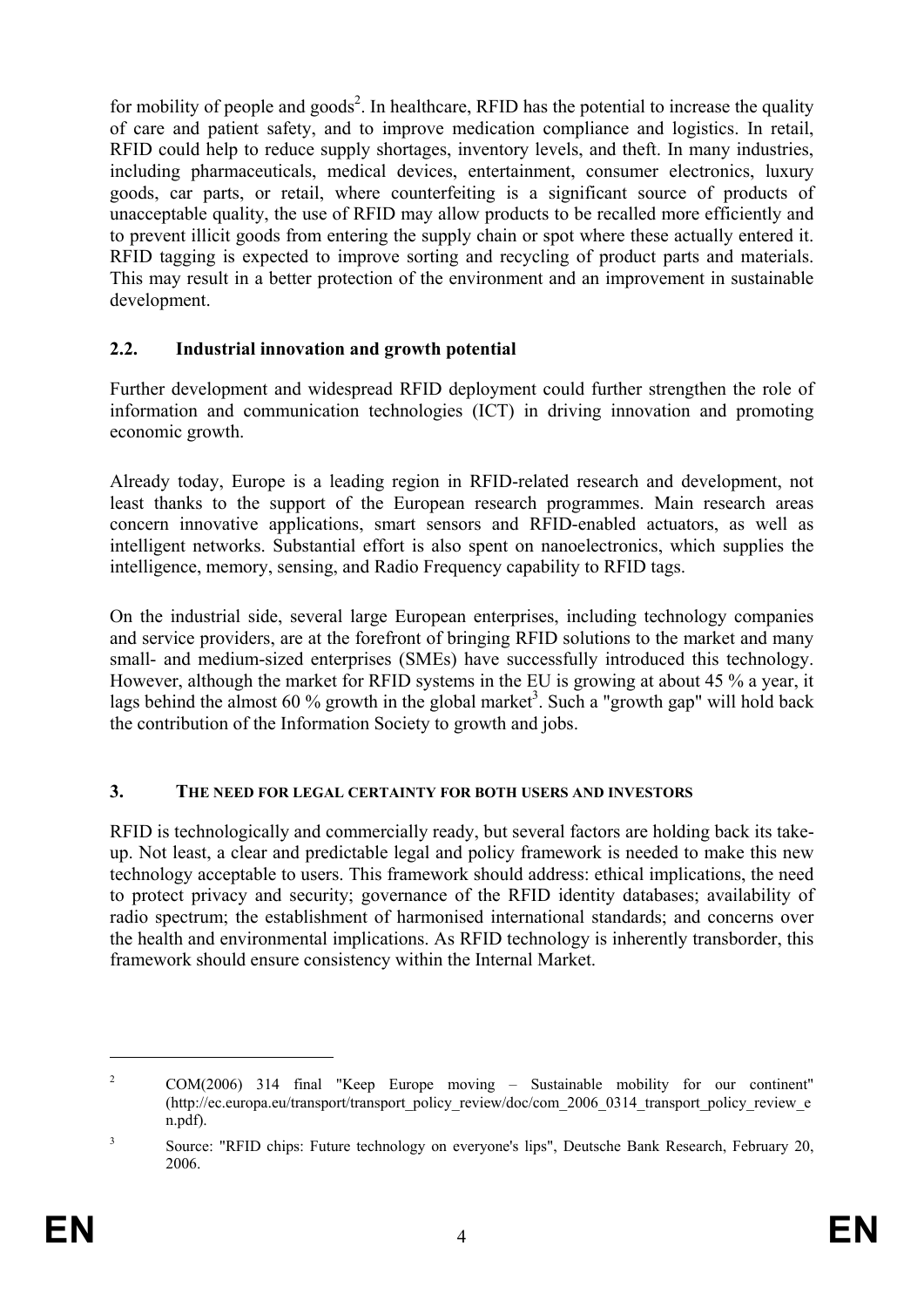## **3.1. Public consultation**

To meet these challenges the Commission launched a wide public consultation, which involved five thematic expert workshops and an online consultation that was open from July until September 2006 – to which 2190 participants contributed. The consultation phase was closed in October with an open seminar that presented the preliminary results of the consultation.

#### **3.2. Data protection, privacy and security**

In the public debate on RFID, there are serious concerns that this pervasive and enabling technology might endanger privacy: RFID technology may be used to collect information that is directly or indirectly linked to an identifiable or identified person and is therefore deemed to be personal data; RFID tags may store personal data such as on passports or medical records; RFID technology could be used to track/trace people's movements or to profile people's behaviour (e.g., in public places or at the workplace). Indeed, the Commission's public consultation underlined the concern of citizens about the potential of RFID to be an intrusive technology. Adequate privacy safeguards are called for as a condition for wide public acceptance of RFID. Respondents to the online consultation expect these safeguards to emerge from privacy enhancing technologies (70%) and awareness raising (67%); specific legislation on RFID was seen as the best solution by 55%. In addition, views are evenly balanced on whether societal applications are really positive, with about 40% of responses on each side. Stakeholders have raised concerns about potential infringements of fundamental values, privacy and greater surveillance, especially in the workplace resulting in discrimination, exclusion victimisation and possible job loss.

It is clear that the application of RFID must be socially and politically acceptable, ethically admissible and legally allowable. RFID will only be able to deliver its numerous economic and societal benefits if effective guarantees are in place on data protection, privacy and the associated ethical dimensions that lie at the heart of the debate on the public acceptance of  $RFID<sup>4</sup>$ .

The protection of personal data is an important principle in the EU. Article 6 of the Treaty on the European Union states that the Union is founded on the principles of liberty, democracy, respect for human rights and fundamental freedoms; Article 30 requires appropriate provisions on the protection of personal data for the collection, storage, processing, analysis and exchange of information in the field of police co-operation<sup>5</sup>. The protection of personal data is set as one of the freedoms in Article 8 of the Charter of Fundamental Rights.

The Community legislation framework on data protection and privacy in Europe was designed to be robust in the face of innovation. The protection of personal data is covered by

1

<sup>&</sup>lt;sup>4</sup> The ethical implications of data protection have been addressed in several Opinions of the European Group on Ethics in Science and New Technologies (EGE). See in particular the Opinion of the EGE on the ethical aspects of ICT implants in the human body http://ec.europa.eu/european\_group\_ethics/docs/avis20\_en.pdf.

<sup>5</sup> The Commission has submitted a proposal for a Council framework decision on the protection of personal data processed in the framework of police and judicial co-operation in criminal matters (COM(2005) 0475 final) to the Council.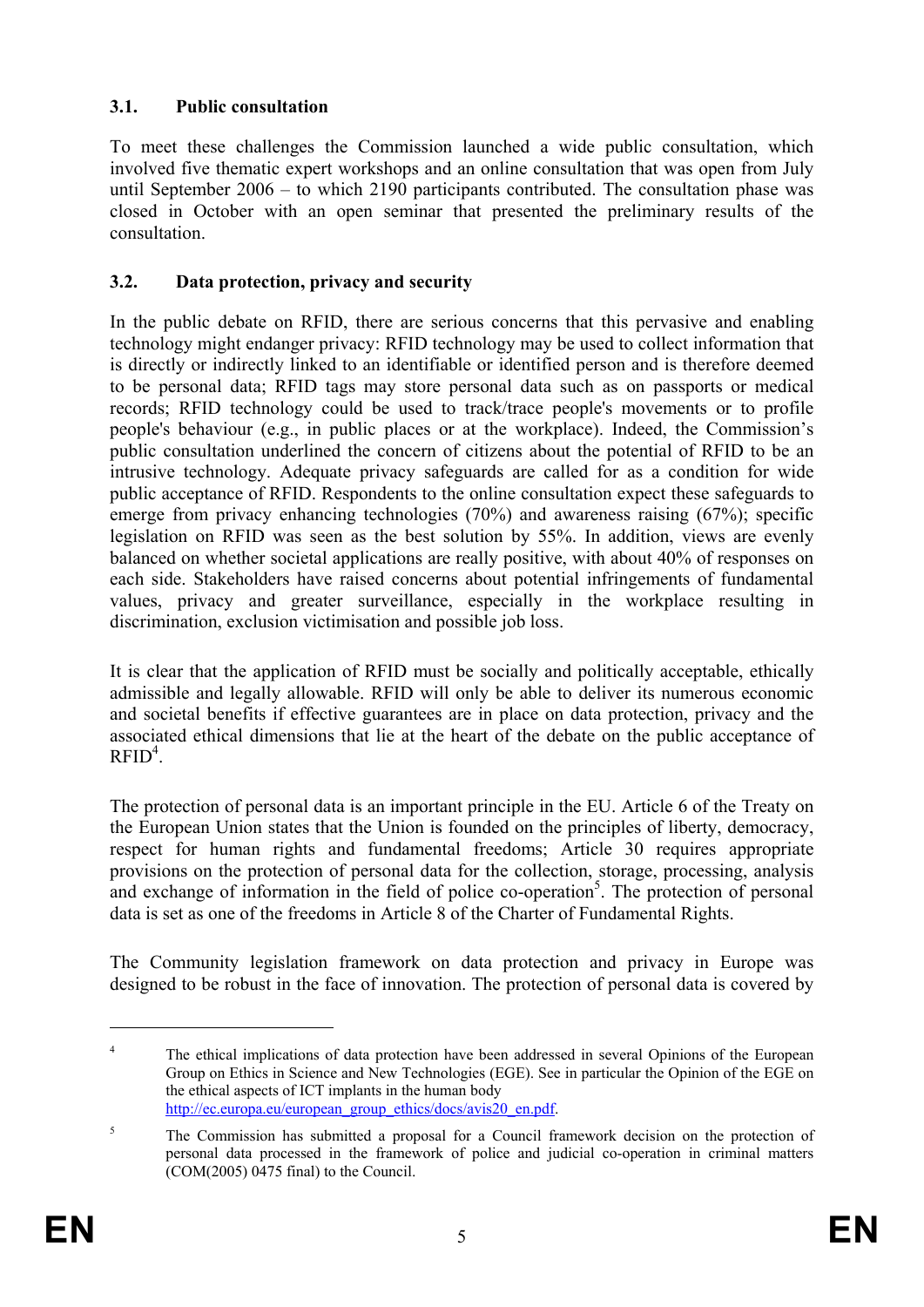the general Data Protection Directive<sup>6</sup> regardless of the means and procedures used for data processing. The Directive is applicable to all technologies, including RFID. It defines the principles of data protection and requires that a data controller implements these principles and ensure the security of the processing of personal data<sup>7</sup>. The general Data Protection Directive is complemented by the ePrivacy Directive<sup>8</sup> which applies these principles to the processing of personal data in connection with the provision of publicly available electronic communications services in public communications networks. Due to this limitation, many RFID applications fall only under the general Data Protection Directive and are not directly covered by the ePrivacy Directive.

Pursuant to these Directives, public authorities in Member States are charged with the monitoring whether the provisions adopted by Member States are correctly applied. They will have to ensure that the introduction of RFID applications complies with privacy and data protection legislation. It may therefore be necessary to provide detailed guidance on practical implementation of new technologies, such as RFID. For these purposes both directives foresee the drawing up of specific codes of conduct. This process implies a review of these codes at national level by the competent data protection authority, and a review at European level through the "Article 29 Working Party"9 .

Concerning security, a joint effort of industry, Member States and the Commission shall be made to deepen the understanding of the systemic issues and related security threats potentially associated with the massive deployment of RFID technologies and systems.

An important aspect of the response to the above challenges will be the specification and adoption of design criteria that avoid risks to privacy and security, not only at the technological but also at the organisational and business process levels. In this respect, ensuring security, by protecting against major disruptions of RFID-enabled business processes, would also improve privacy protection. In addition, good practices shall be developed to address new security threats and related countermeasures to support the widespread deployment of RFID systems.

However, RFID information systems, and related security and privacy risks are a moving target and hence require continuous monitoring, assessment, guidance, regulation, and R&D. The specific security and privacy risks largely depend on the nature of the RFID applications: a one-size-fits-all approach would not be able to address the full range of possible applications. Therefore, a close examination of the cost and benefits of specific security and

<sup>6</sup> Directive 95/46/EC on the protection of individuals with regard to the processing of personal data and on the free movement of such data, OJ L 281, 23.11.1995, p. 31.

<sup>7</sup> Art. 17, Directive 95/46/EC.

<sup>8</sup> Directive 2002/58/EC concerning the processing of personal data and the protection of privacy in the electronic communications sector (Directive on privacy and electronic communications), OJ L 201, 31.7.2002, p. 37.

<sup>9</sup> The Article 29 Working Party has adopted a "Working paper 105 on data protection issues related to the RFID technology" (http://ec.europa.eu/justice\_home/fsj/privacy/docs/wpdocs/2005/wp105\_en.pdf).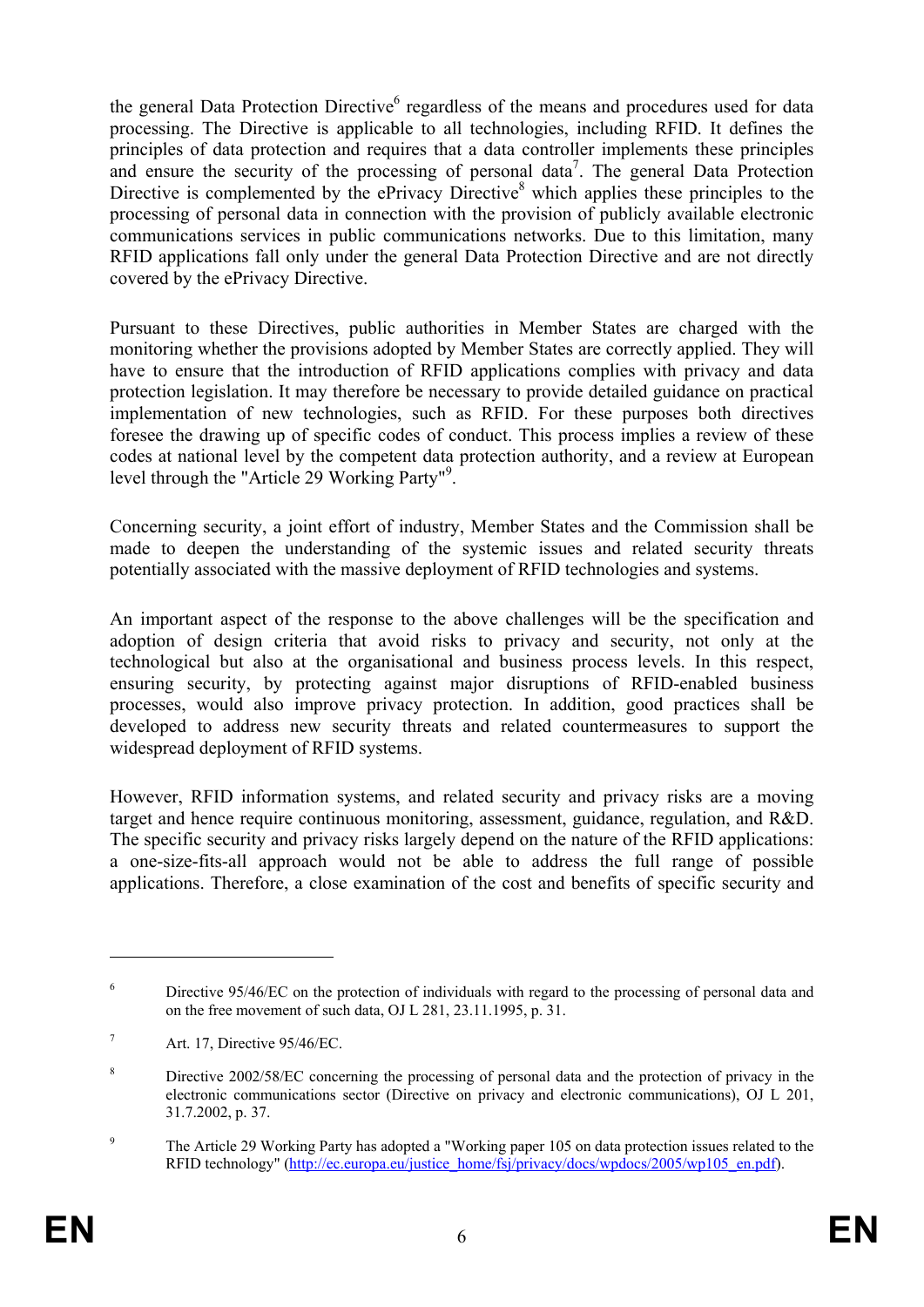privacy-related risks prior to the selection of RFID systems and the deployment of RFID applications is needed.

Given that nearly two-thirds of the responses to the online questionnaire indicated that, thus far, the information available is insufficient to allow the public to come to an informed judgement on the balance of risks of RFID, it would appear that awareness and information campaigns need to be an essential part of the policy response.

## **3.3. Governance of resources in the future "Internet of Things"**

The policy issues raised by RFID are generally seen as including standards, Intellectual Property Rights and associated licensing regimes, but there are also concerns about the openness and neutrality of the databases that will register the unique identifiers that lie at the heart of the RFID system, the storage and handling of the collected data, including its use by third parties. This is an important issue in view of the RFID's role as the carrier of a new wave of development of the Internet which will eventually interconnect billions of smart devices and sophisticated sensor technologies into a global networked communication infrastructure.

In the responses to the online questionnaire, 86% of respondents were concerned that the system for registering and naming of identities in the future "Internet of Things" should be interoperable, open and non-discriminatory. It should guard against breakdown or unintended use that could cause havoc. It should not fall into the hands of particular interests that could use these databases and naming systems for their own ends, whether they relate to commercial, security or political aspects of governance. In addition, security, ethics and privacy requirements should be safeguarded for all stakeholders from individuals to companies, whose sensitive commercial information is contained in the RFID-enabled business processes. Governance definitions and public policy principles developed in the context of the World Summit on the Information Society  $(WSIS)^{10}$  will be relevant to emerging policy debate on these issues.

## **3.4. Radio spectrum**

Like all wireless devices, the availability of radio spectrum is essential for RFID applications. In particular, harmonisation of spectrum usage conditions is important to allow easy mobility and low costs. Currently, several frequency bands are available for RFID systems on an unlicensed basis $\frac{1}{1}$ , and have been so for many years in most EU Countries. Recently, to liberate more spectrum for the growing demand for RFID usage, the Commission has adopted a Decision<sup>12</sup> for RFID frequencies in the UHF band. This will establish a harmonised European base for RFID applications in the European single market. In the consultation most respondents (72%) found this allocation to be adequate on a time horizon of between three to ten years. However, there is a need to monitor demand as the use of RFID increases.

1

<sup>10</sup> Towards a Global Partnership in the information Society: Follow-up to the Tunis Phase of the World Summit on the Information Society (WSIS) - COM(2006) 181 final.

<sup>&</sup>lt;sup>11</sup> 'General Authorisation', according to Article 5(1) of the Authorisation Directive (2002/20/EC).

<sup>&</sup>lt;sup>12</sup> Commission Decision 2006/804/EC of 23 November 2006 on harmonisation of the radio spectrum for radio frequency identification (RFID) devices operating in the ultra high frequency (UHF) band.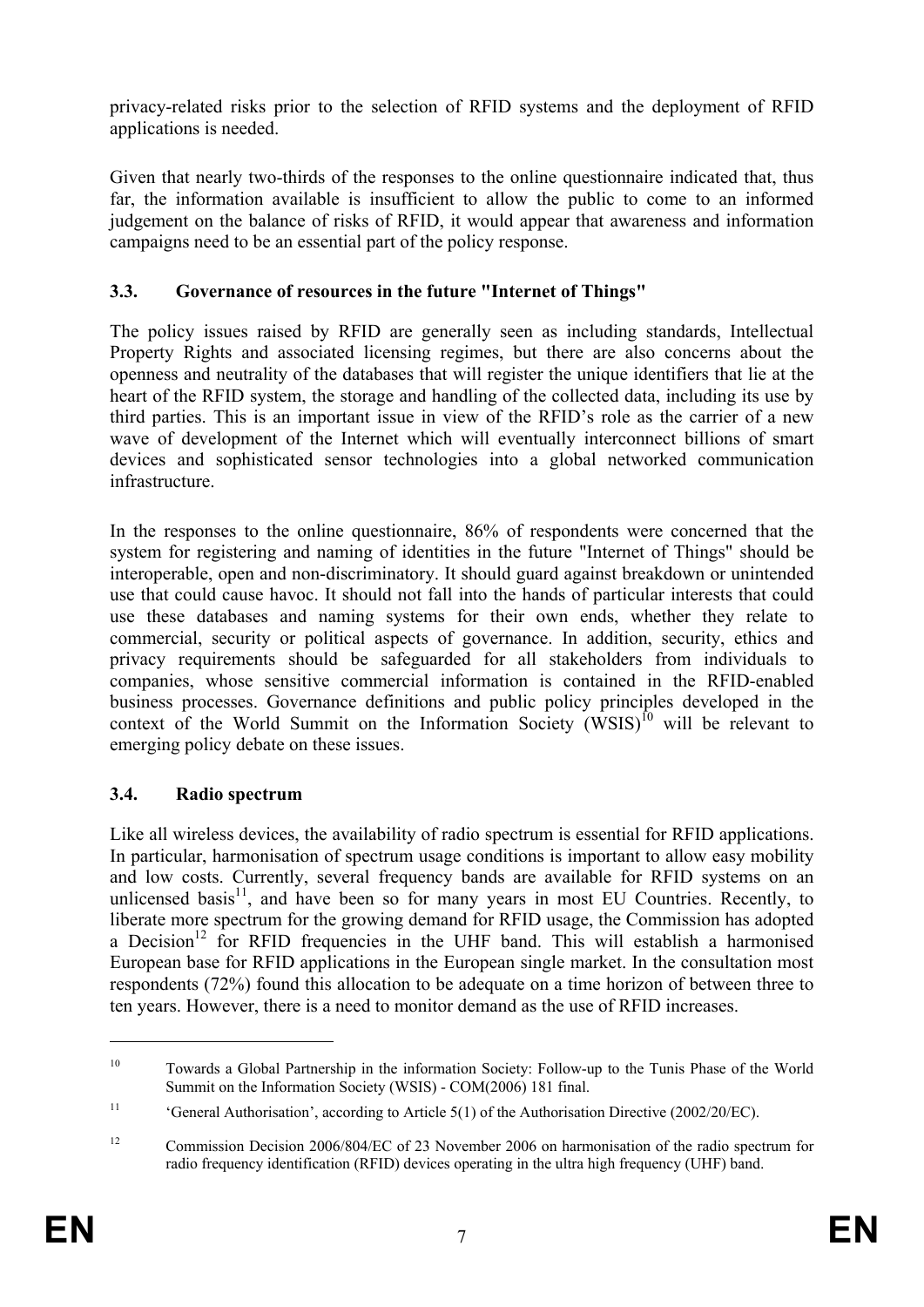#### **3.5. Standards**

The rapid pace of RFID developments requires continual modification, and adaptation of technologies, products and services. Standards and their development process must keep pace with this fast-emerging market globally. Therefore, the streamlined adoption of international standards<sup>13</sup> and the harmonisation of regional standards are essential for smooth take-up of services, as is interoperability in RFID-enabled information systems, not least to encourage an open Europe-wide e-services market. In the consultation, an active stance by the Commission was seen as important to ensure the development of a European approach to RFID standards.

### **3.6. Environmental and health issues**

In the consultation concerns were raised about the environmental and health impacts of the widespread use of RFIDs.

Regarding the environment, RFID meet the definition of electrical and electronic equipment provided for in the Directives 2002/96/EC on waste electrical and electronic equipment (WEEE) and 2002/95/EC on the restriction of the use of certain hazardous substances in electrical and electronic equipment (RoHS). RFID can be considered to fall under Category 3 "IT and telecommunication equipment". Therefore, RFID components are covered by RoHS, which means that the use of the hazardous substances Cd, Hg, Pb, CrVI, polybrominated biphenyls (PBB) or polybrominated diphenyl ethers (PBDE) is restricted.

On health, the Commission has long been monitoring the possible human health effects of electromagnetic fields (EMF) with the support of its Scientific Committees<sup>14</sup> and a legal framework for the protection of workers and citizens is in place. This framework recommends limits to the exposure to EMF of the general public (Council Recommendation  $1999/519/EC^{15}$ , currently under review) and imposes strict rules for the exposure of workers (Directive  $2004/40/EC^{16}$ ). Moreover, restrictions on EMF emissions from products on the EU market have been established to ensure the safety of both users and non-users (Directive 1999/5/ $\mathrm{EC}^{17}$ ). Electromagnetic fields related to RFID applications are generally low in power. In such cases, and under normal operating conditions, exposure of the general public and workers to RFID-related EMF is expected to be well below the current standard limits. However, RFID take up is expected to happen alongside a generalised increase in wireless applications (Mobile TV, Digital TV, Wireless broadband, etc). The Commission will therefore continue to monitor the respect of the legal framework at EU and/or Member State

<sup>&</sup>lt;sup>13</sup> In particular the ISO (International Organisation for Standardisation) RFID tag standard for item identification (ISO 18000) and the ISO regulation in preparation for active transponder.<br>
<sup>14</sup> http://ec.europa.eu/health/ph\_risk/committees/committees\_en.htm

<sup>15</sup> http://europa.eu.int/eur-lex/lex/LexUriServ/LexUriServ.do?uri=CELEX:31999H0519:EN:HTML

<sup>16</sup> http://europa.eu.int/eur-lex/lex/LexUriServ/LexUriServ.do?uri=CELEX:32004L0040R(01):EN:HTML

<sup>17</sup> http://europa.eu.int/eur-lex/pri/en/oi/dat/1999/l\_091/l\_09119990407en00100028.pdf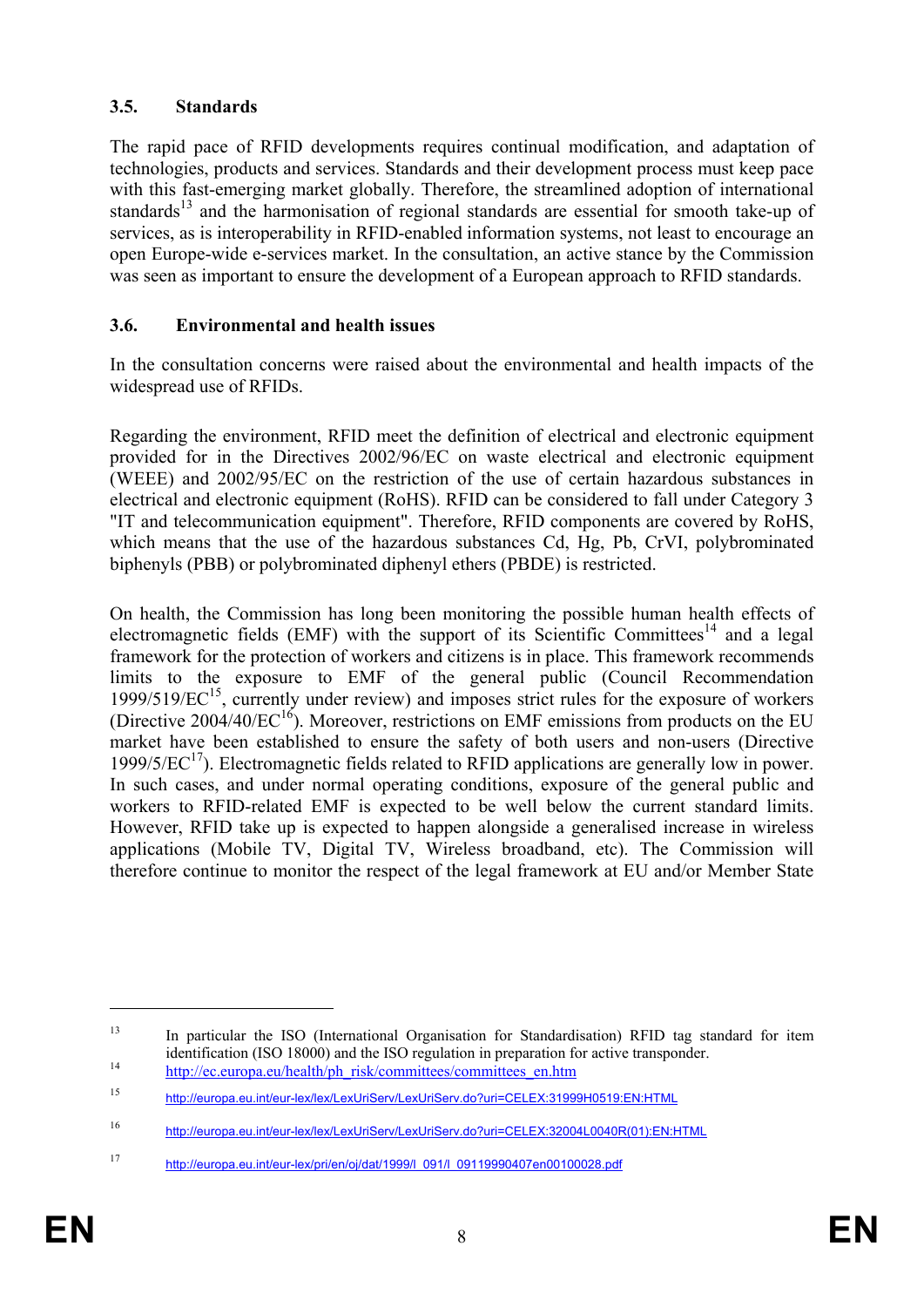level, and to actively support research and review of scientific evidence, especially in relation to the cumulative effects of exposure to EMF from different sources<sup>18</sup>.

### **4. ACTIONS AT EUROPEAN LEVEL**

Realising the potential of RFID technology requires addressing a number of interrelated issues pertaining to security and privacy, governance, radio spectrum and standards.

Over the next two years, the Commission will continue to analyse the options to respond to the concerns and to address the issues at stake, taking into account the discussions with the relevant stakeholders. In some areas, such as radio spectrum, research and innovation, and standardisation, the Commission will pursue on-going initiatives in co-operation and dialogue with relevant stakeholders. In other areas, in particular security, privacy, and the other policy issues posed by the shift from RFID to the "Internet of Things", while it is possible to map out some concrete steps from now to the end of 2007, further more detailed debate between concerned stakeholders is necessary to deepen the analysis of follow-up actions.

In this respect, the Commission will establish as soon as possible and for two years a RFID Stakeholder Group with a balanced representation of stakeholders. This group will provide an open platform allowing a dialogue between consumer organisations, market actors, and national and European authorities, including data protection authorities, to fully understand and take co-ordinated action on the concerns that have been raised in relation to the issues mentioned above. It will also support the Commission in its efforts to promote awareness campaigns at Member State and citizen level about the opportunities and challenges of RFID.

The Commission will also strengthen its international contacts with third country administrations, particularly in the United States and Asia, with the objective to strive for global interoperability on the basis of open, fair and transparent international standards.

## **4.1. RFID security and privacy**

Privacy and security should be built into the RFID information systems before their widespread deployment ("security and privacy-by-design"), rather than having to deal with it afterwards. The requirements of both the parties actively involved in setting up the RFID information system (for example business organisations, public administrations, hospitals) and the end users that are subjected to the system (citizens, consumers, patients, employees) must be considered during the design of this system. As end users typically are not involved at the technology design stage, the Commission will support the development of a set of application-specific guidelines (code of conduct, good practices) by a core group of experts representing all parties. To this end, all security related activities and initiatives will be conducted in line with the strategy for a Secure Information Society set out in COM(2006) 251.

<sup>&</sup>lt;sup>18</sup> Such review will be carried out with the support of the Commission's Scientific Committees, in particular SCENIHR (http://ec.europa.eu/health/ph\_risk/committees/04\_scenihr/docs/scenihr\_o\_006.pdf).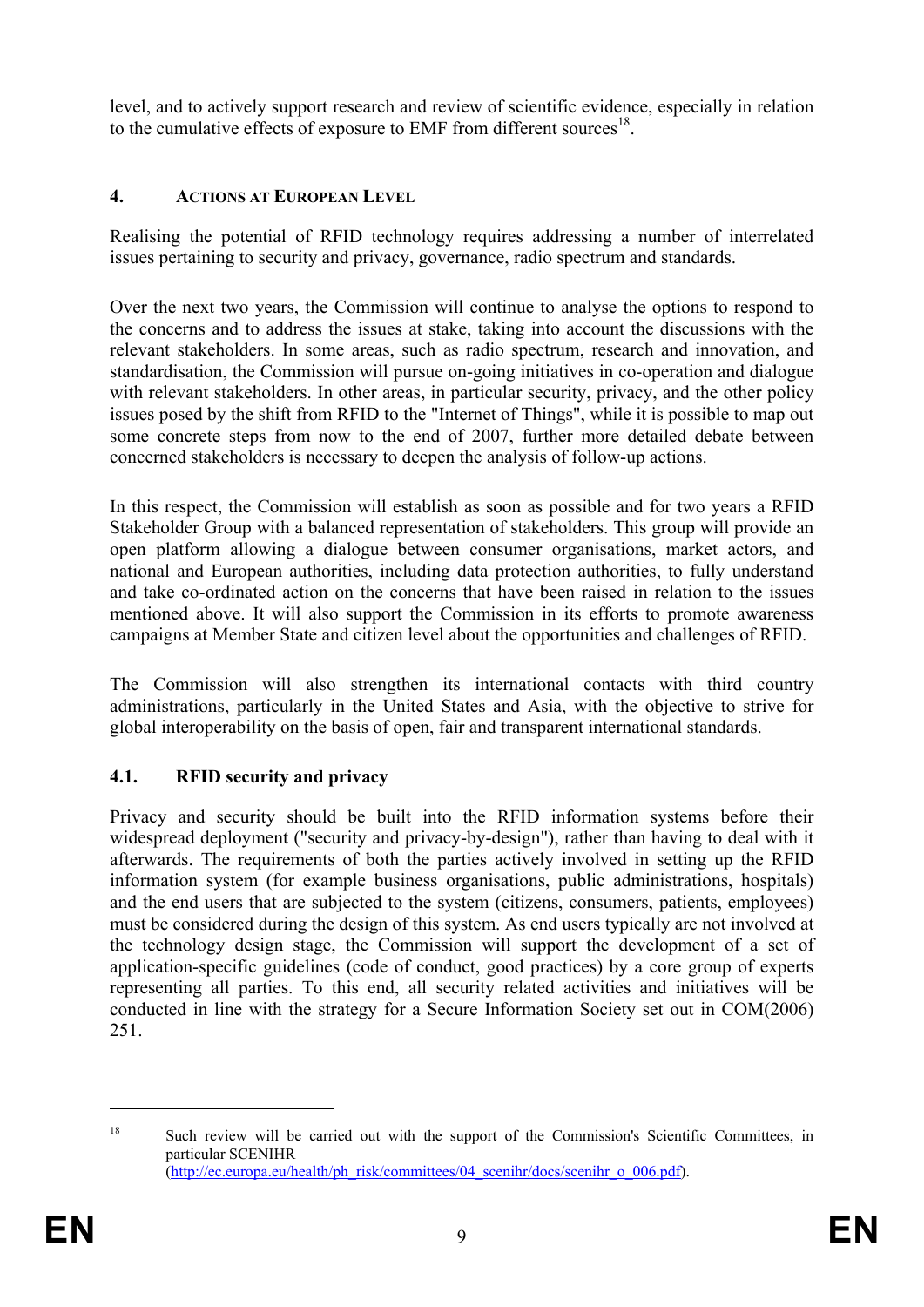By the end of 2007, the Commission will issue a Recommendation to set out the principles that public authorities and other stakeholders should apply in respect of RFID usage. The Commission will in addition also consider including appropriate provisions in the forthcoming proposal for the amendment of the ePrivacy Directive and will, in parallel, take into account input from the forthcoming RFID Stakeholder Group, the Article 29 Data Protection Working Party<sup>19</sup> and other relevant initiatives such as the European Group on Ethics in Science and New Technologies. On this basis the Commission will assess the need for further legislative steps to safeguard data protection and privacy.

## **4.2. Radio spectrum**

The results of the public consultation show that a majority of the respondents believe the Commission Decision for RFID frequencies is sufficient to provide a favourable environment for the initial deployment of RFID systems operating in the UHF Band.

Nevertheless, further long term requirements for additional spectrum are currently being studied by industry. If the need for additional spectrum should arise, the Commission may use its competences under the Radio Spectrum Decision<sup>20</sup> to identify additional harmonised spectrum for RFIDs throughout the Community.

## **4.3. Research and innovation policy**

RFID technology is still an area of active research and development. Cost reductions of passive tags to less than 1 cent, needed for mass application, require two complementary avenues of research: further miniaturisation of silicon chips through innovations in design and assembly; research on non-silicon organic materials that hold the promise to produce printable RFID tags. More research is also needed on security (authentication, encryption) and larger rewritable memories. Future applications will need larger memories, more complex cryptographic engines, active networking capabilities, integrated sensors and power management techniques $^{21}$ .

The 2007-08 work programme of the ICT theme of the  $7<sup>th</sup>$  Framework Programme (2007-2013) has identified four challenges which mention RFID in a number of situations (healthcare, intelligent vehicle and mobility systems, micro and nanosystems, organic electronics, and future networks) as well as the eMobility<sup>22</sup> Platform. In the future, the Commission will stimulate research on security of RFID systems, including light-weight security protocols and advanced key distribution mechanisms, with a view to preventing direct attacks on the tag, the reader and the tag-reader communication. In response to the

<sup>&</sup>lt;sup>19</sup> The Article 29 Working Party has established a subgroup on RFID to analyse the concept of 'personal data' and how far RFIDs are covered by the Data Protection Directive. If deemed necessary, the Working Party can make proposals on which kind of legal amendments to the directive are required or which other measures could help to close data protection gaps.

<sup>&</sup>lt;sup>20</sup> Decision 676/2002/EC on a regulatory framework for radio spectrum policy in the European Community.

<sup>&</sup>lt;sup>21</sup> This, complemented by more accurate location functionality offered by terrestrial, satellite and hybrid location technologies, could provide Europe a valuable opportunity to develop applications leading to state-of-the-art products and services.

<sup>22</sup> eMobility European Technology Platform. www.emobility.eu.org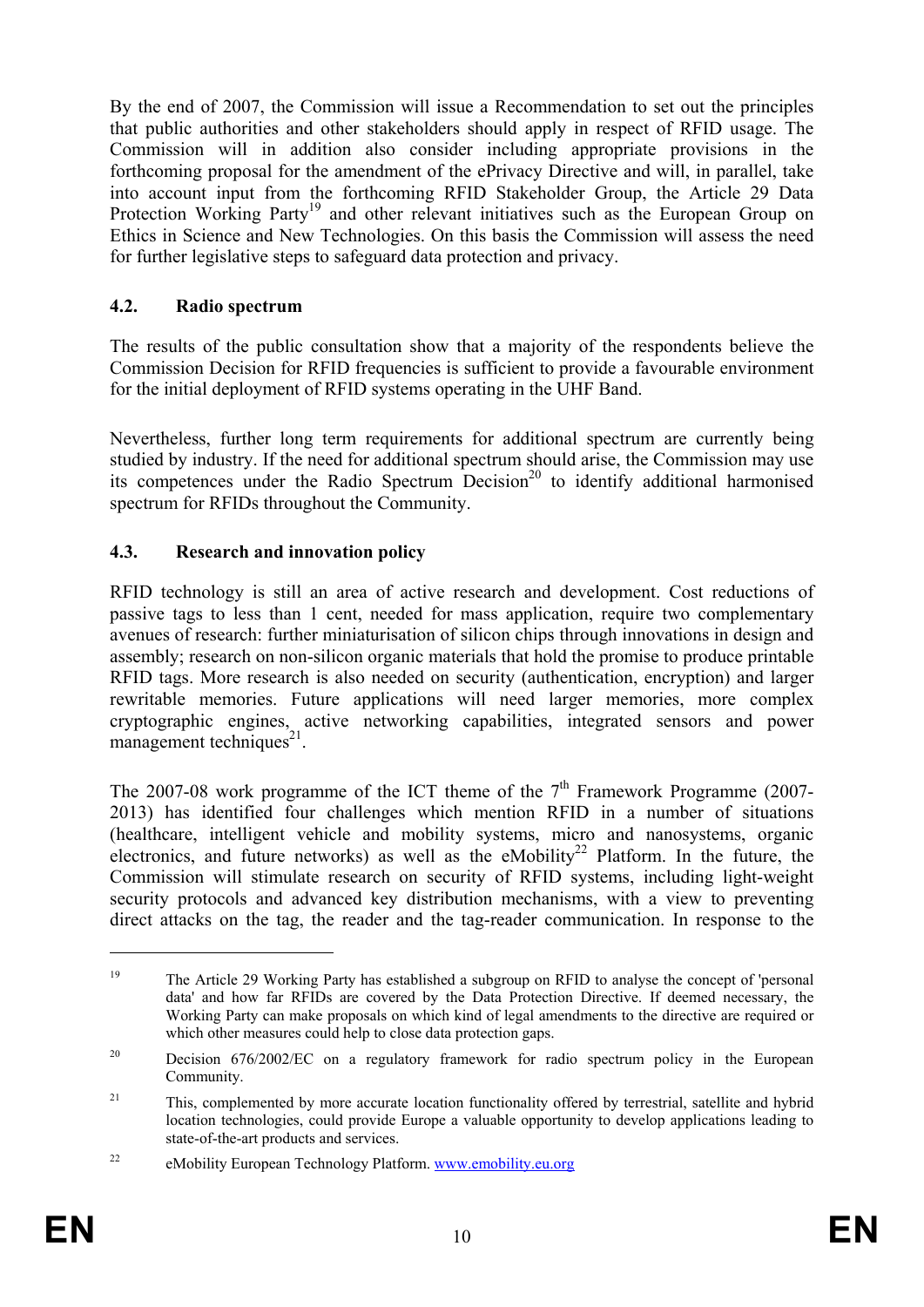results of the European consultation, the Commission will also support further development of privacy-enhancing technologies as one means to mitigate privacy risks.

Since the dynamics of RFID deployment in the various application domains differ significantly and experiences are still scarce, awareness of the expected benefits and possible risks is low, and barriers to a given application domain are high. In Europe, most countries have only limited experience with the implementation of RFID. To improve this situation, there is a need to carry out in-depth overall evaluations of RFID implementation through large-scale pilots in specific application domains, taking into account technical, organisational, societal and legal issues, as a prerequisite for widespread take-up and adoption of this technology.

## **4.4. Standardisation**

At European level, the relevant group of the European Committee for Standardisation (CEN) supports the development of international standards for automatic identification and data capture technologies, and has been a key player in the work of the relevant working group of the International Organisation for Standardization. The European Telecommunications Standards Institute (ETSI) has developed specific standards for RFID operating at UHF frequencies as well as generic short range devices (SRD) standards for LF, HF and microwave equipment which can be used for RFID.

The Commission calls upon the European standardisation bodies, in co-operation with relevant industry forums and consortia, to ensure that international and European standards meet European requirements (in particular as regards privacy, security, IPR, and licensing issues), to identify standardisation gaps and to provide the appropriate framework for the development of future RFID standards. In this respect, it is crucial that standard-setting initiatives establish rules which ensure fair and transparent procedures as well as early disclosure of relevant intellectual property.

The activities on standardisation will be complemented with an international dialogue between the Commission and counterparts in the US, China, Korea and Japan, with a view to ascertain the need for, and desirability of, co-operation on standards for certain application sectors (e.g., security of containers, counterfeiting, air transport, pharmaceutical goods).

#### **4.5. Further actions on RFID technological and governance issues**

The RFID Stakeholder Group will be invited to build visions and develop position papers that define user guidelines for RFID applications taking into account longer-term issues as well as economic and societal aspects of RFID technologies.

The Commission will continue to closely monitor the move towards the "Internet of Things", of which RFID is expected to be an important element. At the end of 2008, the Commission will publish a Communication analysing the nature and the effects of these developments, with particular attention to the issues of privacy, trust and governance. It will assess policy options, including whether it is necessary to propose further legislative steps to both safeguard data protection and privacy and address other public policy objectives.